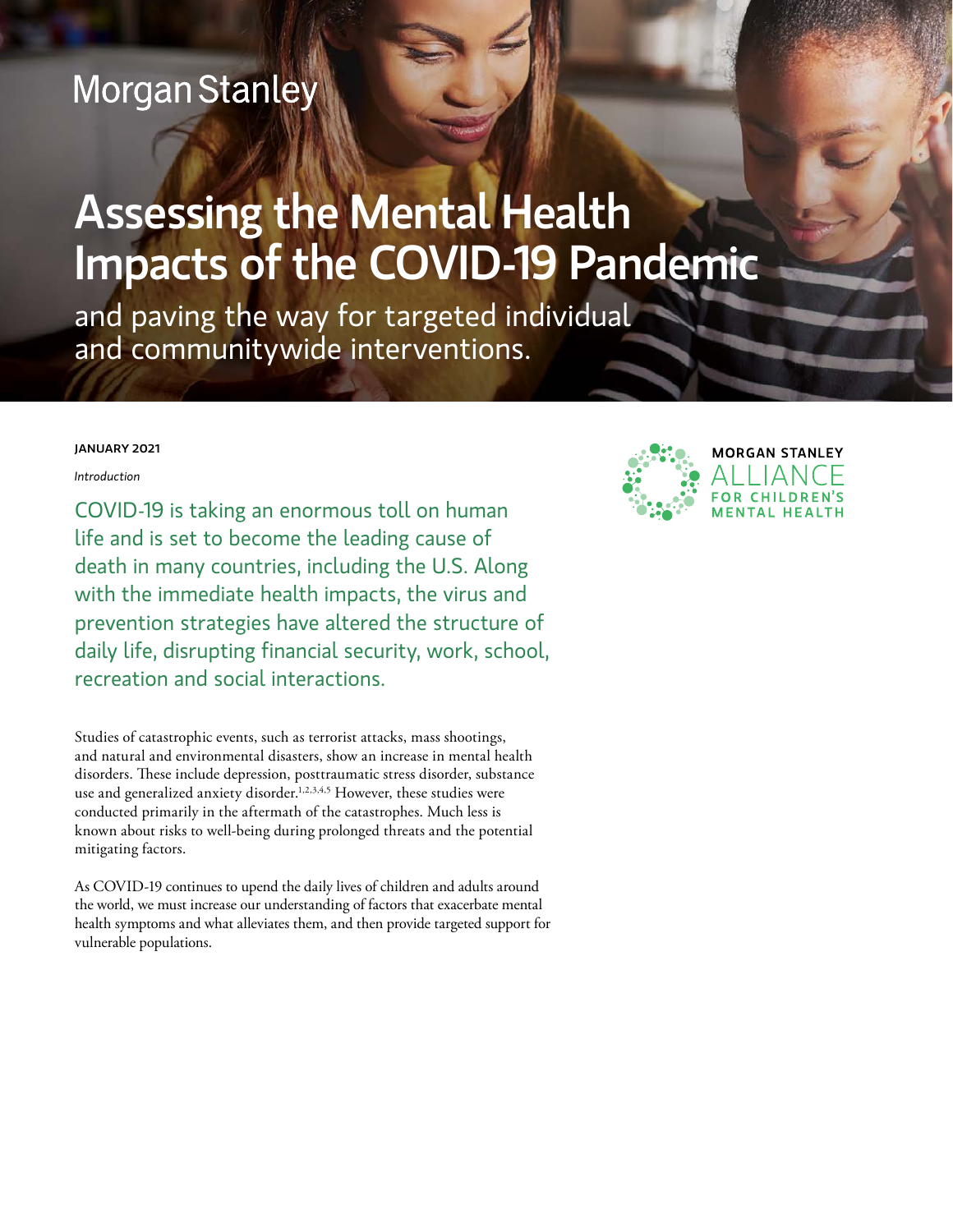#### **Identifying drivers of mental health amid COVID-19**

A growing number of international surveys show that COVID-19 has produced high levels of anxiety and depression symptoms across society, but the specific threats to mental health during the crisis remain largely unexplored.<sup>6,7,8</sup>

To address this gap in research, investigators from the Child Mind Institute, National Institute of Mental Health and the NYS Nathan Kline Institute developed the CoRonavIruS Health and Impact Survey (CRISIS). CRISIS was validated by a rigorous scientific review and tested on a large population to identify key factors affecting mental health among adults and youth during the pandemic.

In an initial study underwritten by Morgan Stanley, CRISIS surveyed a sample of 5,646 participants, roughly half from the U.S. and half from the U.K. Data were collected online from April 7-17, 2020—relatively early in the pandemic—targeting regions that had been significantly impacted by COVID-19, including New York State, California, London and Manchester. Half of each country's sample completed adult self-reports and half completed parent reports on their children ages 5 to 17.

The review of this work that follows is based on the article, "The Coronavirus Health and Impact Survey (CRISIS) reveals reproducible correlates of pandemic-related mood states across the Atlantic," which has been submitted for peer review (**click [here](https://www.medrxiv.org/content/10.1101/2020.08.24.20181123v1) for the text**).

#### **Key study measures**

CRISIS assesses a variety of areas associated with mental health outcomes in prior research:

- **1.  Mood States**, which characterize mental health during the pandemic ("**Current Mood States**") and mental health three months prior to the pandemic ("**Prior Mood States**");
- **2.  COVID-19 Worries**, including worry about oneself and others;
- **3.  Life Changes** due to the pandemic;
- **4.  COVID-19 Impact**, including virus exposure and infection;
- **5.  Daily Behaviors**, such as sleep, exercise and media usage;
- **6.  Substance Use**; and
- **7.  Background**, such as demographic characteristics and physical health.

**FIGURE 1** lists the variables measured in each of these areas.

**FIGURE 1:** Columns contain the variables measured in each of the individual areas.

| <b>MOOD</b>                                                                                                                                                                                | <b>COVID-19</b>                                                                                                                                           | <b>LIFE</b>                                                                                                                                                                                                                                                                                                                                                                                                   | <b>COVID-19</b>                                                                                                                                        | <b>DAILY</b>                                                                                                                                                                                                                                       | <b>SUBSTANCE</b>                                                                                                      | <b>BACKGROUND</b>                                                                                                                                                                                  |
|--------------------------------------------------------------------------------------------------------------------------------------------------------------------------------------------|-----------------------------------------------------------------------------------------------------------------------------------------------------------|---------------------------------------------------------------------------------------------------------------------------------------------------------------------------------------------------------------------------------------------------------------------------------------------------------------------------------------------------------------------------------------------------------------|--------------------------------------------------------------------------------------------------------------------------------------------------------|----------------------------------------------------------------------------------------------------------------------------------------------------------------------------------------------------------------------------------------------------|-----------------------------------------------------------------------------------------------------------------------|----------------------------------------------------------------------------------------------------------------------------------------------------------------------------------------------------|
| <b>STATES</b>                                                                                                                                                                              | <b>WORRIES</b>                                                                                                                                            | <b>CHANGES</b>                                                                                                                                                                                                                                                                                                                                                                                                | <b>IMPACT</b>                                                                                                                                          | <b>BEHAVIORS</b>                                                                                                                                                                                                                                   | <b>USE</b>                                                                                                            |                                                                                                                                                                                                    |
| • Worry<br>• Happy vs.<br>Sad<br>$\bullet$ Enjoy<br>Activities<br>• Relaxed vs.<br>Anxious<br>• Fidget<br>• Fatigue<br>• Focus<br>• Irritability<br>• Loneliness<br>• Negative<br>Thoughts | • Worried<br>About Self<br>• Worried<br>About<br>Others<br>• Physical<br>Worries<br>• Mental<br>Worries<br>• Reading and<br>Talking<br>• Hopefully<br>End | • Frequency of<br><b>Outside Contacts</b><br>• Family Relationships<br>• Friends Relationships<br>• In-Person<br>Conversation<br>• Positive Changes<br>• Time Outside Home<br>• Difficulty Distancing<br>• Event Cancelation<br><b>Stress</b><br>• Stay-at-Home Stress<br>• Family Change Stress<br>• Friend Change Stress<br>• Food Insecurity<br>• Financial Difficulty<br>• Housing Instability<br>Concern | • Any Family<br>Impact<br>• Family<br>Member<br>Diagnosed<br>• Two-Week<br>Exposure<br>• Two-Week<br>Symptom<br>Count<br>• School Closed<br>• Job Loss | • Bedtime.<br>Weekdays<br>• Bedtime.<br>Weekends<br>$\bullet$ Hours of<br>Sleep,<br>Weekdays<br>• Hours of<br>Sleep,<br>Weekends<br>• Exercise<br>$\bullet$ Time<br>Outdoors<br>$\bullet$ TV and<br>Media<br>• Video<br>Games<br>• Social<br>Media | • Alcohol<br>• Vaping<br>$\bullet$ Tobacco<br>• Marijuana<br>• Opiates<br>• Other<br>Substances<br>• Sleeping<br>Meds | $\bullet$ Age<br>• Child Age<br>$\bullet$ Sex<br>$\bullet$ Race<br>• Physical Health<br>• Urbanicity<br>• Insurance<br>• Government<br>Assistance<br>• Essential<br>Workers<br>• Rooms in<br>House |

### MORGAN STANLEY | 2021 **2**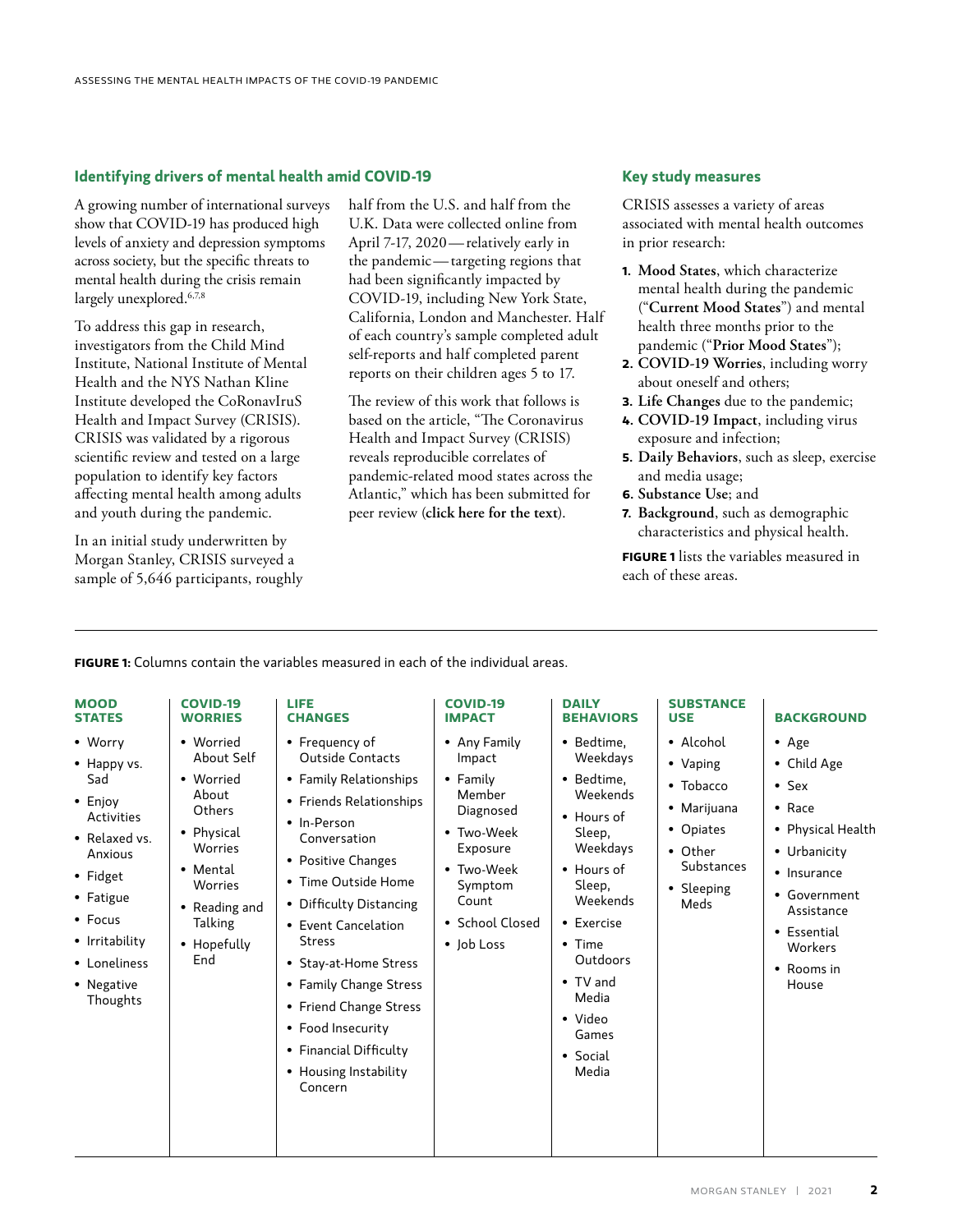#### **Children and adults experience a variety of mood states**

CRISIS revealed that the children and adults surveyed in the U.S. and the U.K. exhibited a range of negative Current Mood States during the COVID-19 outbreak (see **FIGURE 2**):

- A majority (about 70%) of children and adults felt lonely, irritable and fidgety;
- A much higher proportion (55%) of children felt very or moderately sad, depressed or unhappy than adults (25%); and
- Adults tended to be more worried, anxious, fatigued, and distracted than children.

**FIGURE 2:** Percentage of children and adults surveyed in the U.S. and the U.K. reporting various mood states.<br>

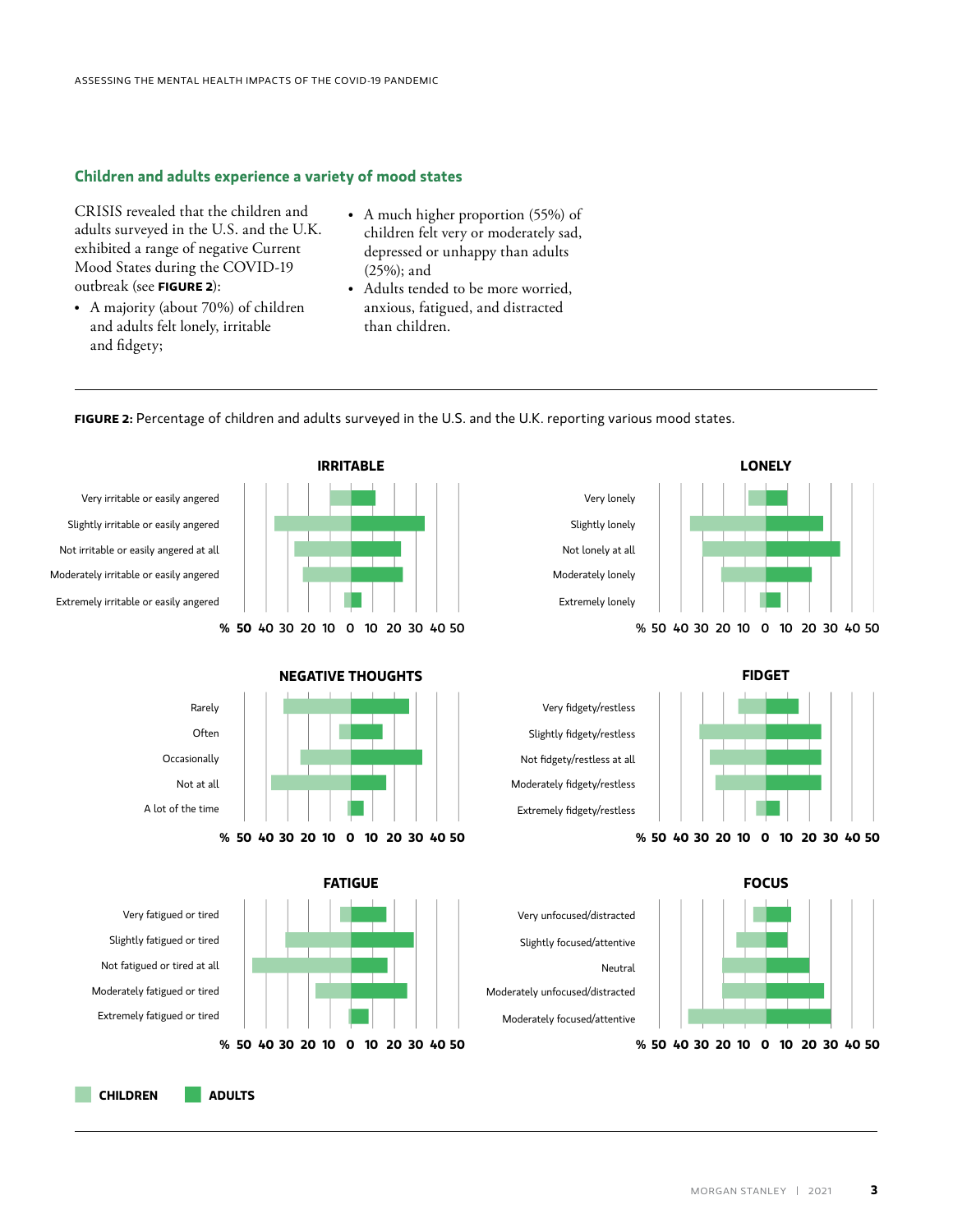$\mathbb{E}_{\mathcal{L}}$ 



#### FIGURE 2 CONTINUED: Percentage of children and adults surveyed in the U.S. and the U.K. reporting various mood states.

Moderately focused/attentive

### **COVID-19 risk and lifestyle changes** are key determinants of mental health in the pandemic **Preexisting mood states, perceived**

Using rigorous statistical analysis, CRISIS states include anxiety, depression, lack of pleasure, loneliness and irritability. This with their mental health are now among the most severely affected and most in need of intervention and support. CRISIS **% 50 40 30 20 10 0 10 20 30 40 50** risk and lifestyle changes, such as social **% 50** 40 30 20 10 0 10 20 30 40 50 results demonstrated that preexisting mood states were strongly associated with negative mood states during the pandemic, in adults and children across the U.S. and the U.K. These preexisting mood suggests that those previously struggling also revealed that perceived COVID-19 isolation, restriction of movement, and food and financial insecurity, are key mental health drivers (see **FIGURES 3 AND 4**).

#### **COVID-19 Worries and related life changes affect adults**

States, followed by pandemic-associated  $\frac{3}{2}$  d with first (in the U.K.) or second (in the U.S.) **% 50 40 30 20 10 0 10 20 30 40 50** data on the impact of other catastrophes, Among adults, COVID-19 Worries, defined as worry for oneself, worry for others, physical health worries and mental health worries were either the most important driver of Current Mood Life Changes, such as social isolation, restriction of movement, and food and financial insecurity. These results suggest that fear and worry about COVID-19 and resulting changes in routines and daily life are significant drivers of adverse mental health outcomes associated with the pandemic, consistent with previous such as the Fukushima nuclear disaster.<sup>9,10</sup>

This argues for assessing COVID-19 related fears and worries as a risk factor for adverse mental health outcomes. It also implies that active steps by social, governmental or other agencies to offset the impact and lessen the burden of lifestyle changes could have a significant impact in improving or preventing negative mental health outcomes.<sup>11</sup> Future studies, including longitudinal assessments, could shed light on the longterm impact of such policies and societal interventions on mental health, and weigh the possible costs and benefits of each intervention.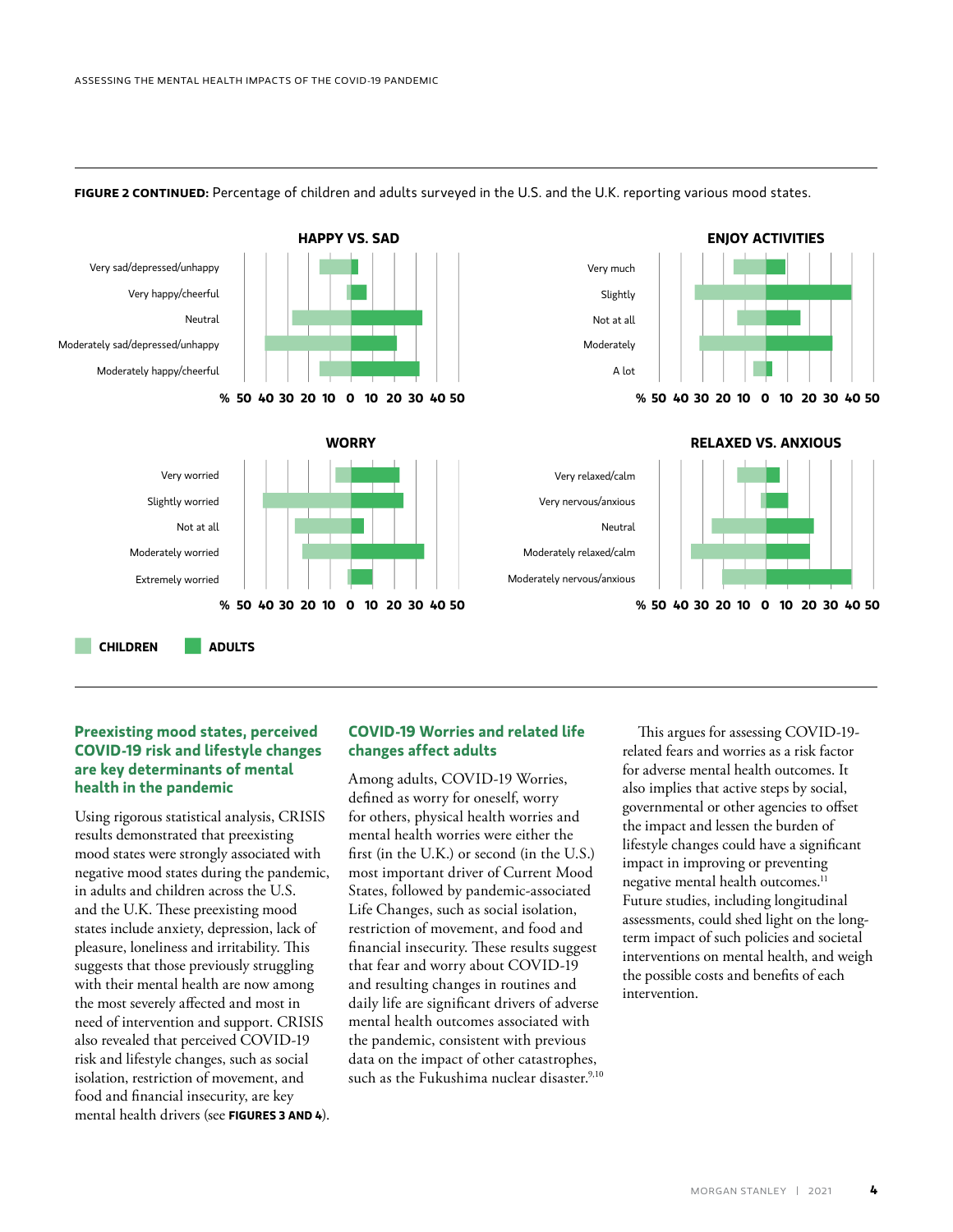#### **Children are impacted by disruptions and family stressors**

Conversely, the study indicated that Current Mood States among children were more closely related to Life Changes than COVID-19 Worries (**FIGURE 3**). This finding is consistent with what we know about the importance of regular, predictable, daily routines for pediatric mental health.12,13 It suggests that changes in children's lives may be key in identifying which children are and will be most at risk of negative psychological impact during and after the pandemic.

This study further revealed that adults and children with greater family and social isolation stress in both the U.S. and the U.K. had significantly higher Current Mood States scores, an indicator of negative mental health outcomes. Importantly, children with high stress related to financial and food insecurity, as well as higher family and social isolation stress, experienced the most negative mental health during the pandemic (see **FIGURE 4**).

CRISIS thus highlights the convergence of multiple physical, emotional, interpersonal, social and financial stressors to produce worse overall mental health outcomes. The links between Life Changes, COVID-19 Worries and Mood States establish the significance of these stressors and their potential to be targets for pandemic-related interventions.

**FIGURE 3:** Most important drivers of negative mood states during COVID-19

| <b>ADULTS (U.S.)</b> | <b>ADULTS (U.K.)</b> |  |  |
|----------------------|----------------------|--|--|
| 1. Prior Mood        | 1. COVID-19          |  |  |
| <b>States</b>        | Worries              |  |  |
| 2. COVID-19          | 2. Prior Mood        |  |  |
| Worries              | <b>States</b>        |  |  |
| 3. Life Changes      | 3. Life Changes      |  |  |

4. Age

- 3. Life Changes 4. Age
- **CHILDREN (U.S.)** 1. Prior Mood States
- 2. Life Changes 3. COVID-19

Worries

- 1. Prior Mood States
- 2. Life Changes

**CHILDREN (U.K.)**

3. COVID-19 Worries

4. Physical Health

4. Physical Health



This indicates that adults and children with the most negative mental health outcomes are showing similar trends in stressors affecting their lives, with children being more concerned about financial and food insecurity than adults, and showing less beneficial changes, such as better relationships with friends and family, or other positive outcomes.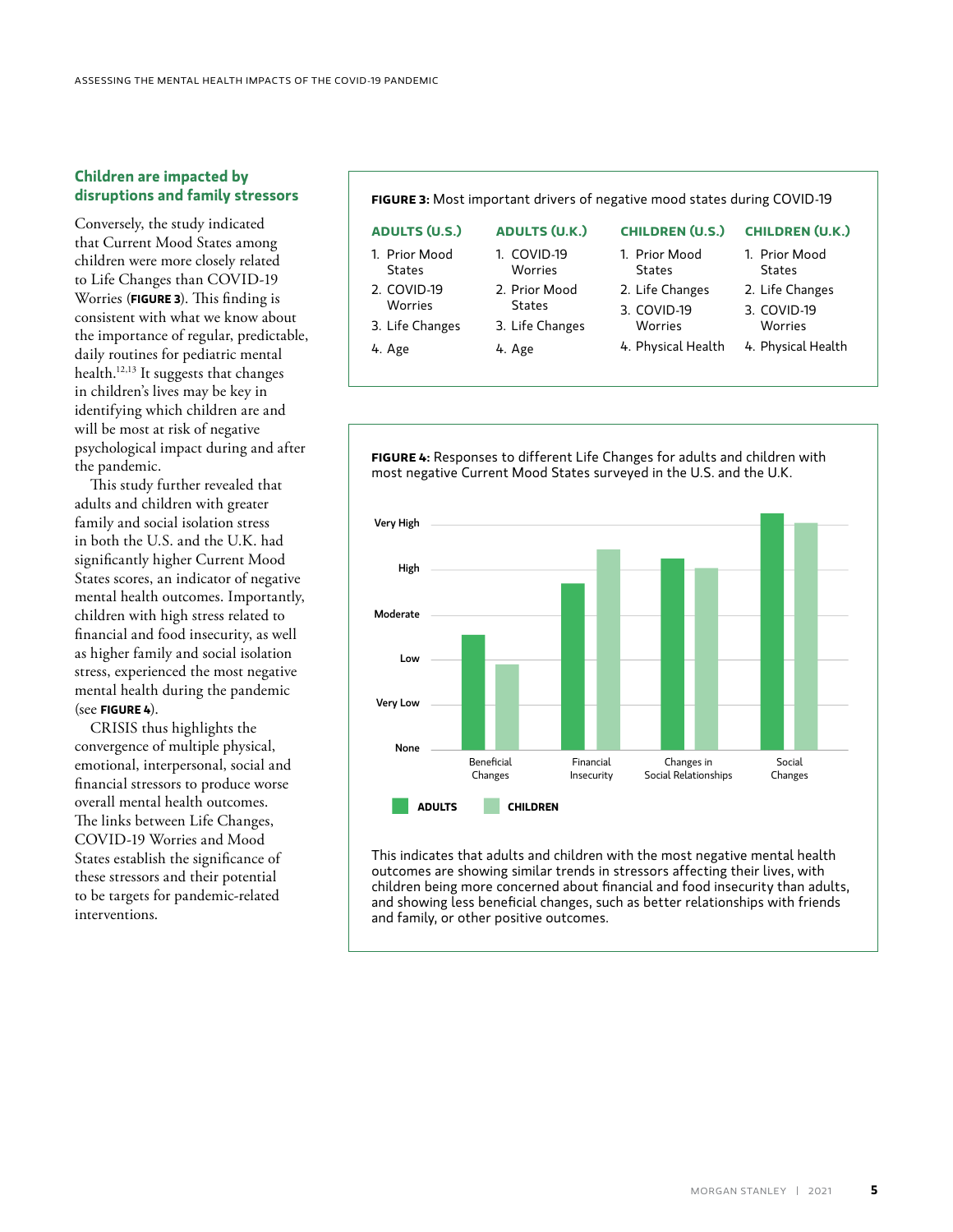## Conclusion

CRISIS fills an important gap in research and increases our understanding of the main drivers of mental health outcomes during the pandemic, in turn, helping us identify those in need of intervention and support. This robust empirical work builds on an earlier study led by the Morgan Stanley Alliance for Children's Mental Health (the "Alliance"), ["The](https://www.morganstanley.com/content/dam/msdotcom/en/assets/pdfs/CAF_MHA_Covid_19_WP.pdf)  [Impact of the COVID-19 Pandemic](https://www.morganstanley.com/content/dam/msdotcom/en/assets/pdfs/CAF_MHA_Covid_19_WP.pdf)  [on Children's Mental Health: An](https://www.morganstanley.com/content/dam/msdotcom/en/assets/pdfs/CAF_MHA_Covid_19_WP.pdf)  [Initial Assessment,"](https://www.morganstanley.com/content/dam/msdotcom/en/assets/pdfs/CAF_MHA_Covid_19_WP.pdf) and lays the groundwork for targeted individual and communitywide interventions.

Overall, the COVID-19 pandemic has exerted significant mental health strains on children, especially in vulnerable populations. Children's mental well-being is particularly impacted by disruptions of daily life, such as social isolation, restriction

of movement, and food and financial insecurity, in addition to widespread worries related to COVID-19. Those with preexisting mental health conditions are more negatively impacted during the pandemic. Now more than ever, we need urgent, coordinated efforts to prevent the existing global crisis in children's mental health from escalating. The pandemic continues to create disruption, with COVID-19 cases surging in different places at different times.

The Alliance and its nonprofit affiliate organizations have stepped up their support for children and families in these unsettling times, maintaining their focus on educational initiatives, especially in secondary and higher education. For instance:

• Morgan Stanley made an additional grant to the Child Mind Institute

to provide digital mental health resources for children, adolescents and young adults in the U.S., with a focus on vulnerable communities that traditionally lack access to these resources.

- Morgan Stanley supported Place2Be in the launch of their free online training program for U.K. teachers. It will build skills and capacity to support positive mental health in school communities after the COVID-19 lockdown.
- The Alliance hosted its inaugural convening to engage educators, school administrators and mental health professionals virtually across the U.S. in a discussion of mental health effects on young people and the importance of building communities of wellness and healing.